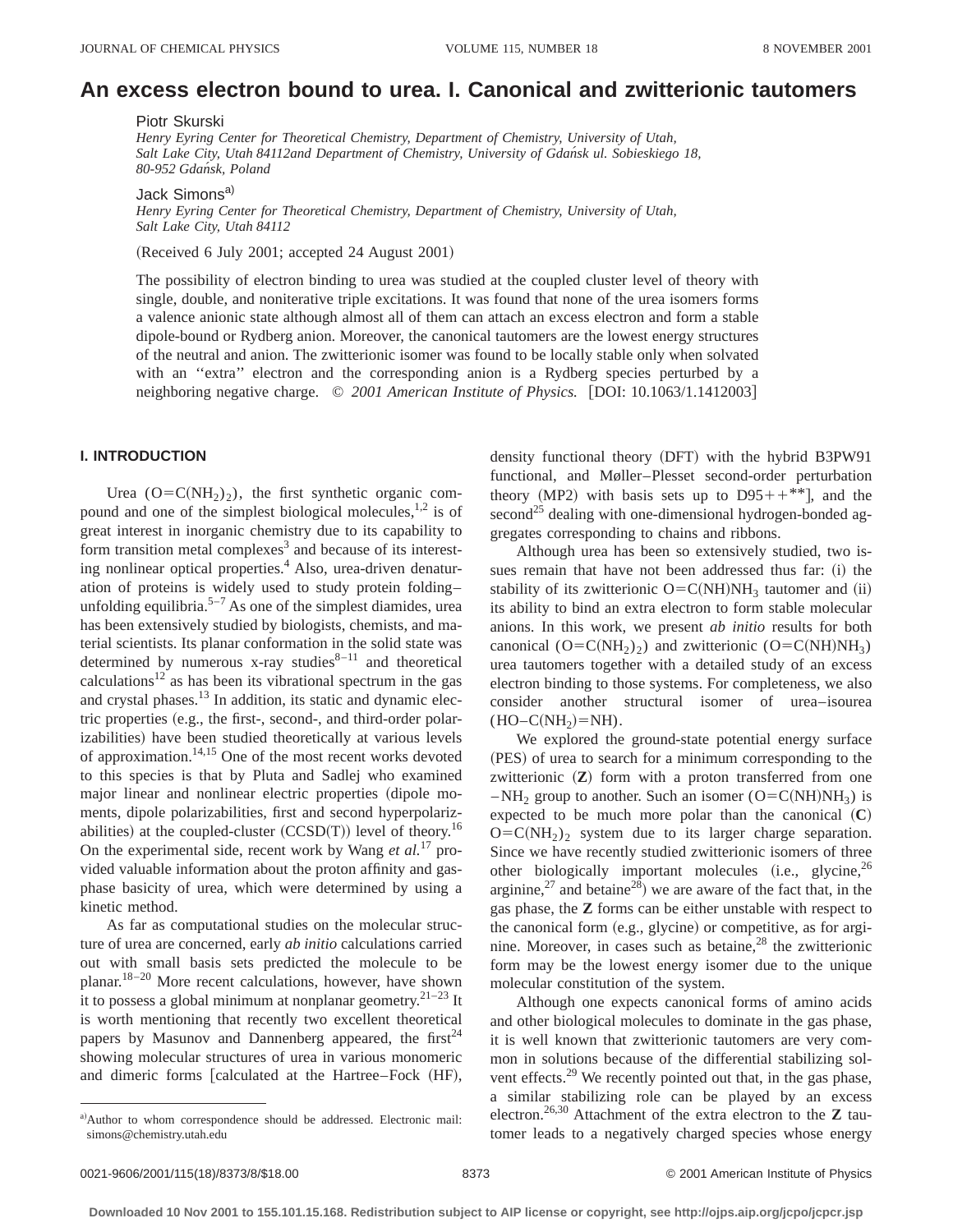should be lower than that of the parent neutral since the zwitterionic forms will attach an extra electron to the  $-NH_3^+$ group forming an electronically stable anion of either dipole-bound<sup>31</sup> or Rydberg<sup>32</sup> nature.

We decided to undertake an extensive search for such negatively charged species. Our goal was to  $(i)$  determine their electronic stabilities, (ii) describe the nature of the electron binding, as well as to (iii) discuss the possible consequences of forming such anions. On the basis of the chemical structure of urea and its molecular orbital picture we were skeptical about the possibility of forming stable valence anions in this case. However, the dipole moments reported in the literature for the lowest conformers (being in the  $3.7–4.7$ Debye range) $^{23,25}$  made us consider the possibility of forming stable dipole-bound anions. As far as the zwitterionic tautomer is concerned, as noted above we expected even stronger excess electron binding than for the canonical form because of its significant charge separation.

#### **II. METHODS**

We first studied the ground-state potential energy surfaces of the neutral and anionic urea molecules at the secondorder Møller–Plesset (MP2) level of theory.<sup>33</sup> Because the methods we used are based on an unrestricted Hartree–Fock starting point, it is important to make sure that little if any artificial spin contamination enters into the final wave functions. We computed the expectation value  $\langle S^2 \rangle$  for species studied in this work and found values of 0.7500 in all anion cases. Hence, we are certain that spin contamination is not large enough to significantly affect our findings.

The electron binding energies  $(D)$  were calculated using a supermolecular approach (i.e., by subtracting the energies of the anion from those of the neutral). This approach requires the use of size-extensive methods for which we have employed Møller–Plesset perturbation theory up to the fourth order and the coupled-cluster method with single, double, and noniterative triple excitations  $(CCSD(T))$ .<sup>34</sup> In addition, *D* was analyzed within the perturbation framework described elsewhere.<sup>35</sup>

The simplest theoretical approach to estimate *D* is based on Koopmans' theorem  $(KT)$ .<sup>36</sup> The KT binding energy  $(D<sup>KT</sup>)$  is the negative of the energy of the relevant unfilled orbital obtained from a Hartree–Fock self-consistent-field (SCF) calculation on the neutral molecule. This is a static approximation to the electron binding energy which neglects both orbital relaxation and electron correlation effects. These effects were taken into account by performing SCF and  $CCSD(T)$  calculations for the neutral and the anion.

The polarization of the neutral host  $(N)$  by the excess electron and the effect of back-polarization are taken into account when the SCF calculation is performed for the anion  $(A)$ , and the accompanying induction effects on  $D$  are given by

$$
\Delta D_{\text{ind}}^{\text{SCF}} = D^{\text{SCF}} - D^{\text{KT}},\tag{1}
$$

where

$$
D^{\text{SCF}} = E_N^{\text{SCF}} - E_A^{\text{SCF}} \tag{2}
$$

and  $E_N^{\text{SCF}}$  and  $E_A^{\text{SCF}}$  stand for the SCF energies of the neutral and the anion, respectively.

The dispersion interaction between the loosely bound electron and *N* was extracted from the MP2 contribution to *D*. The dispersion term is a second-order correction with respect to the fluctuation–interaction operator and it is approximated here by  $\Delta D_{\text{disp}}^{\text{MP2}}$  which takes into account proper permutational symmetry for all electrons in the anion

$$
\epsilon_{\text{disp}}^{(02)} \approx \sum_{a \in N} \sum_{r < s} \frac{|\langle \phi_a \phi_{\text{lbe}} | |\phi_r \phi_s \rangle|^2}{e_a + e_{\text{lbe}} - e_r - e_s} = -\Delta D_{\text{disp}}^{\text{MP2}} \tag{3}
$$

where  $\phi_a$  and  $\phi_{\text{lbe}}$  are spin orbitals occupied in the unrestricted Hartree–Fock (UHF) anion wave function,  $\phi_r$  and  $\phi_s$  are unoccupied orbitals, and *e*'s are the corresponding orbital energies. The subscript lbe denotes the loosely bound electron's spin orbital.

The total MP2 contribution to *D* defined as

$$
\Delta D^{\text{MP2}} = D^{\text{MP2}} - D^{\text{SCF}} \tag{4}
$$

is naturally split into dispersion and nondispersion terms

$$
\Delta D^{\text{MP2}} = \Delta D_{\text{disp}}^{\text{MP2}} + \Delta D_{\text{no-disp}}^{\text{MP2}}
$$
 (5)

with the latter dominated by the correlation correction to the static Coulomb interaction between the loosely bound electron and the charge distribution of *N*.

The higher-order MP contributions to *D* are defined as

$$
\Delta D^{\text{MP}n} = D^{\text{MP}n} - D^{\text{MP}(n-1)}, \quad n = 3, 4. \tag{6}
$$

Finally, the contributions beyond the fourth order are estimated by subtracting MP4 results from those obtained at the coupled-cluster level

$$
\Delta D^{\text{CCSD}} = D^{\text{CCSD}} - D^{\text{MP4}} \tag{7}
$$

while the contribution from noniterative triple excitations is calculated as the difference between  $D^{\text{CCSD(T)}}$  and  $D^{\text{CCSD}}$ 

$$
\Delta D^{\text{CCSD(T)}} = D^{\text{CCSD(T)}} - D^{\text{CCSD}}.\tag{8}
$$

The diffuse character of the orbital describing the loosely bound electron necessitates the use of extra diffuse basis functions having very low exponents.37 In addition, the basis set chosen to describe the neutral molecular host should be flexible enough to (i) accurately describe the static charge distribution of the neutral and (ii) allow for polarization and dispersion stabilization of the anion upon electron attachment. All the calculations presented here (i.e., optimization of geometries, calculating frequencies, and evaluating the electron binding energies) were performed with the aug-ccpVDZ basis set<sup>38</sup> supplemented with a  $7s6p5d$  set of diffuse functions centered on the carbon atom.<sup>39</sup> The aug-cc-pVDZ basis set was chosen since we earlier showed its usefulness in describing dipole-bound anions compared to other commonly used one-electron basis sets.<sup>37</sup> The extra diffuse functions do not share exponent values and we used even-tempered<sup>40</sup> seven-term *s*, six-term *p*, and five-term *d* basis sets. The geometric progression ratio was equal to  $3.2$ ,<sup>41</sup> and for each symmetry we started to build up the exponents of the extra diffuse functions from the lowest exponent of the same symmetry included in aug-cc-pVDZ basis set designed for carbon. As a consequence, we achieved the

**Downloaded 10 Nov 2001 to 155.101.15.168. Redistribution subject to AIP license or copyright, see http://ojps.aip.org/jcpo/jcpcr.jsp**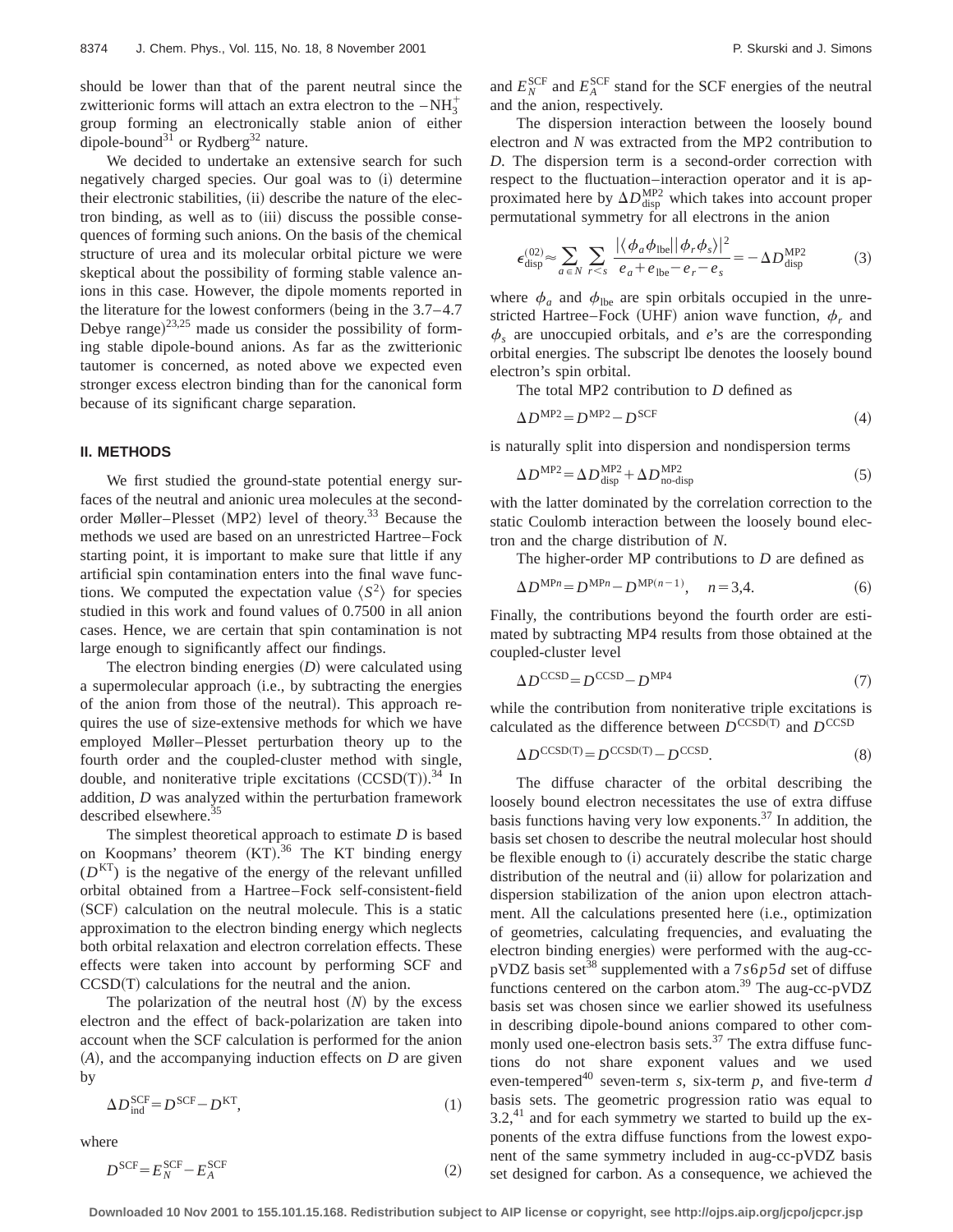lowest exponents of  $1.364\,969\,6\times10^{-5}$ ,  $3.763\,474\,5$  $\times 10^{-5}$ , and 4.500 150 4 $\times 10^{-4}$  a.u., for the *s*, *p*, and *d* symmetries, respectively.

In computing correlation energies, all orbitals except the 1*s* orbitals of carbon, oxygen and nitrogen were included. All calculations were performed with the GAUSSIAN98 program42 on Intel Pentium III 500 MHz and AMD Athalon 950 MHz computers. The three-dimensional plots of molecular orbitals were generated with the MOLDEN program.<sup>43</sup>

In order to avoid erroneous results from the default direct SCF calculations with the basis sets with the large *s*, *p*, and  $d$  sets of diffuse functions, the keyword  $SCF = NoVarAcc$ was used and the two-electron integrals were evaluated (without prescreening) to a tolerance of  $10^{-20}$  a.u.

#### **III. RESULTS**

#### **A. Neutral urea—characterization of stationary points**

In agreement with earlier studies,  $24$  we found that the global minimum of neutral urea corresponds to a nonplanar anti-conformation canonical structure  $(C_{\text{anti}})$  possessing  $C_2$ symmetry with the H atoms of the  $NH<sub>2</sub>$  groups pyramidalized in opposite directions. Another local minimum corresponds to a less stable syn-conformation  $(C_{syn})$  of  $C_S$  symmetry with the hydrogen atoms of the  $NH<sub>2</sub>$  groups pyramidalized in the same direction. Even though the planar structure ( $C_{\text{planar}}$ ) of  $C_{2V}$  symmetry has been detected in the crystal structure, in fact, it does not correspond to a minimum on the gas-phase potential energy surface. Instead, as stated by Masunov and Dannenberg<sup>24</sup> and confirmed by our calculations at the same MP2 level but with the extended aug-cc-pVDZ+7 $s6p5d$  basis set, the planar structure is a second-order saddle point connecting the two pairs of equivalent C<sub>anti</sub> or C<sub>syn</sub> nonplanar minima. Despite the fact that  $C_{\text{planar}}$  (i) is higher in energy and (ii) is a saddle point rather than a minimum, we also considered this structure while studying attachment of an extra electron because of its existence in condensed phases.<sup>8-11</sup>

As far as isourea  $($ **I** $)$  is concerned (the urea isomer created by moving an H atom from one amino group to the oxygen atom), we found two minima on the PES, corresponding to **Isyn** and **Ianti** conformers, the former having the H atom (connected to the oxygen) directed in the same, and the latter in the opposite direction with respect to the  $-NH<sub>2</sub>$ functional group. We predicted the I<sub>anti</sub> conformer to be lower in energy than the  $I_{syn}$ , although both are thermodynamically unstable with respect to the canonical urea  $C_{\text{anti}}$ .

To discuss the relative stabilities of these low-energy structures, we calculated their energies at the  $CCSD(T)$  level at the previously determined MP2 geometries. These energies and the geometrical parameters are shown in Table I and II, respectively. The structures of the anions (and of the  $I_{\text{anti}}$ neutral) are shown in Fig. 1; those of the corresponding neutrals are nearly identical, so they are not depicted. Finally, the energies of the anions and neutral species are summarized in Fig. 2.

The two canonical minima  $(C_{\text{anti}}$  and  $C_{\text{syn}})$  are close in energy, and so is the planar conformer  $C_{\text{planar}}$ . The energy differences among those structures are less than  $720 \text{ cm}^{-1}$ 

TABLE I. CCSD(T) energies ( $E$  in cm<sup>-1</sup>) of the neutral and anionic species calculated with respect to the C<sub>anti</sub> structure of the neutral (the energies, also in  $cm^{-1}$ , corrected for the MP2 zero-point vibrational energies, are denoted  $E + E_{0, \text{vib}}$ .

| System                                     | E        | $E + E$ <sub>0.vib</sub> |  |
|--------------------------------------------|----------|--------------------------|--|
| neutral $\mathbf{C}_{\textbf{anti}}^{a,b}$ | $\Omega$ | 0                        |  |
| neutral $C_{syn}$                          | 428      | 244                      |  |
| neutral $C_{\text{planar}}$                | 718      | 306                      |  |
| neutral $NH3 + HNCO$                       | 6621     | 4813                     |  |
| neutral $I_{\text{anti}}$                  | 5103     | 5008                     |  |
| neutral $I_{syn}$                          | 7420     | 7303                     |  |
| anion $C_{\text{anti}}^-$                  | $-111$   | $-139$                   |  |
| anion $C_{syn}^-$                          | 106      | $-73$                    |  |
| anion $C_{planar}^-$                       | 433      | 3                        |  |
| anion $I_{syn}^-$                          | 7108     | 6990                     |  |
| anion $\mathbb{Z}^-$                       | 9905     | 9601                     |  |

<sup>a</sup>The CCSD(T)/aug-cc-pVDZ+7 $s6p5d$  energy is -224.762 5579 a.u. <sup>b</sup>The MP2 value of  $E_{0,\text{vib}}$  is 39.963 kcal/mol.

and become even smaller when the zero-point energy corrections are included (see Table I). In fact, when averaged over zero-point vibrations, those conformers are separated by less than 1 kcal/mol, which leads to the conclusion that all of them can be present at room temperature.

Our extensive search for a local minimum corresponding to the zwitterionic structure **Z** of the neutral led us to the conclusion that the  $O=C(NH)NH_3$  structure does not correspond to a stationary point on the MP2 potential energy surface. All geometry optimization attempts we undertook based on *ab initio* forces move downhill in energy to two species: ammonia and isocyanic acid (HNCO) which are the result of  $C-NH_3$  bond breaking (see Fig. 2 and Table I for relative energies). After performing a *relaxed scan* of the variable corresponding to the distance between the carbon atom and the nitrogen connected to three H atoms, we are confident that the neutral zwitterion, if formed, would fall apart with no kinetic barrier producing  $NH<sub>3</sub>$  and HNCO.

Finally, we found the two (**Ianti** and **Isyn**) conformers of isourea to be higher in energy by 5103 and 7420  $\text{cm}^{-1}$ , respectively, than the most stable  $C_{\text{anti}}$  structure (see Fig. 2 and Table I). The zero-point energy corrections decrease these instabilities only by ca.  $100 \text{ cm}^{-1}$ .

### **B. Anions based on urea—characterization of geometries and electron binding energies**

#### **1. Stable anions supported by the conformers of urea and isourea**

None of the urea conformers forms a valence-bound anion. However, the dipole moments calculated for the neutral system at the  $C_{\text{anti}}$ ,  $C_{\text{syn}}$ ,  $C_{\text{planar}}$ , and  $I_{\text{syn}}$  geometries are larger than  $2.5$  Debye (see Table II), which suggests the possibility of binding an extra electron by the dipole potential to form stable dipole-bound anionic states. In this section we present detailed results for the canonical  $C_2$ -symmetry structure  $(C_{\text{anti}})$  that corresponds to the global minimum on the ground-state potential energy surface for both neutral and anionic species. We also discuss electron binding energies for other canonical  $(\mathbf{C}_{syn}, \mathbf{C}_{planar})$  and zwitterionic  $(\mathbf{Z})$  conformers, as well as for the isourea isomer  $(I_{syn})$ .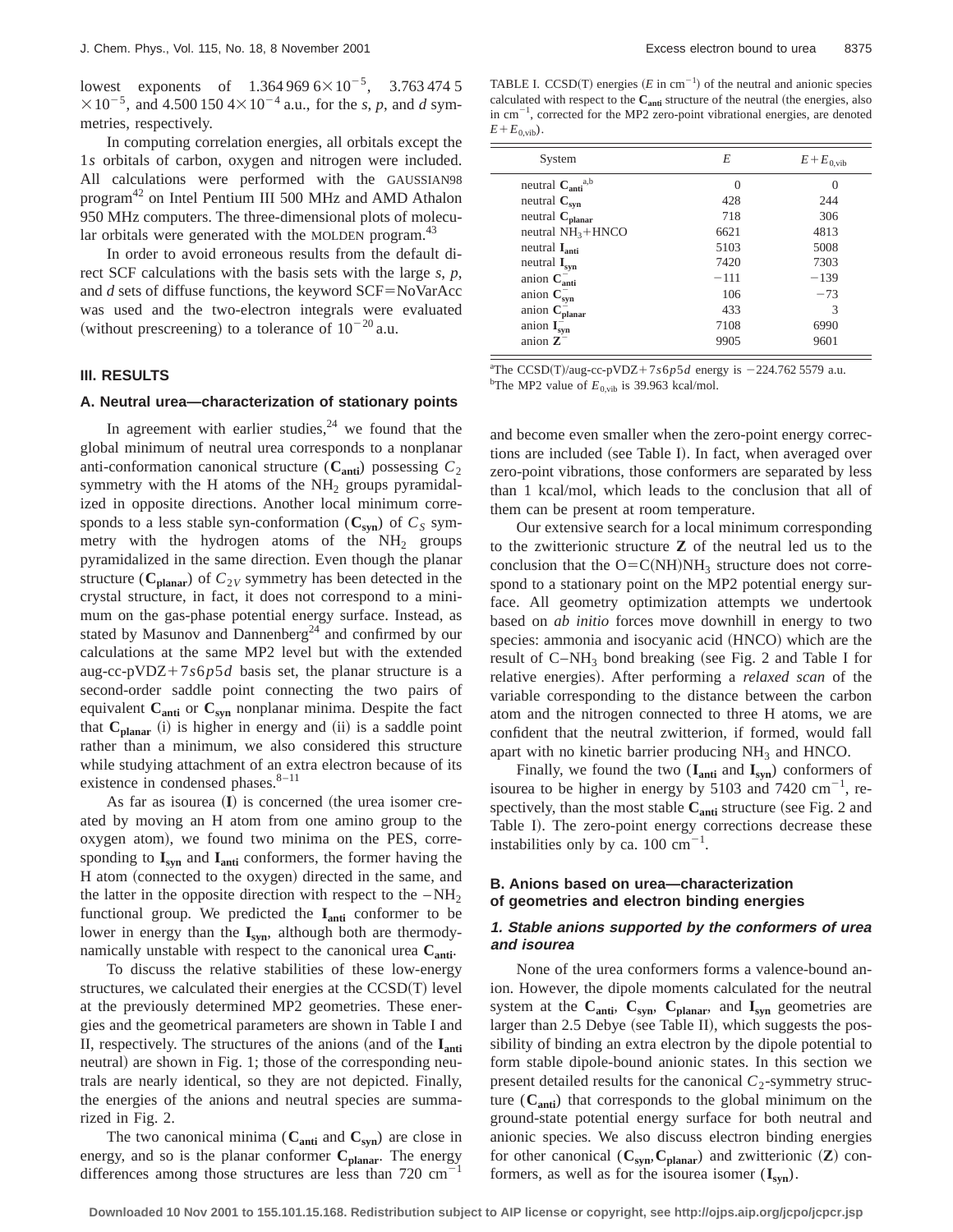TABLE II. MP2 geometries, dipole moments, and zero-point vibrational energies of the neutral and anionic (given in parentheses) structures of urea. Bond lengths  $(r)$  in Å, valence  $(\alpha)$  and dihedral  $(\delta)$  angles in degrees, dipole moments  $(\mu)$  in Debyes, zero-point vibrational energies  $(E_{0, \text{vib}})$  in kcal/mol. All dipole moments were calculated for the neutral species either at the equilibrium geometry of the neutral or the anion (in parentheses). See Fig. 1 for atom numbering.

| $C_{\text{anti}}$<br>Neutral (anion)                              | $C_{syn}$<br>Neutral (anion)                                      | $\mathbf{C_{planar}}$ Neutral (anion)                             | $\mathbf{Z}^{\text{a}}$<br>(anion)                                  | $\mathbf{I}_{\text{anti}}$<br>Neutral                             | $\frac{I_{syn}}{N$ Neutral (anion)                                         |  |
|-------------------------------------------------------------------|-------------------------------------------------------------------|-------------------------------------------------------------------|---------------------------------------------------------------------|-------------------------------------------------------------------|----------------------------------------------------------------------------|--|
| $r(C_1O_2) = 1.230$                                               | $r(C_1O_2) = 1.231$                                               | $r(C_1O_2) = 1.233$                                               | $r(C_1O_2) = (1.239)$                                               | $r(C_1O_2) = 1.366$                                               | $r(C_1O_2) = 1.371(1.373)$                                                 |  |
| (1.231)                                                           | (1.233)                                                           | (1.235)                                                           | $r(C_1N_3)=(1.617)$                                                 | $r(C_1N_3) = 1.386$                                               | $r(C_1N_3) = 1.408$ (1.407)                                                |  |
| $r(C_1N_3) = 1.394$                                               | $r(C_1N_3) = 1.389$                                               | $r(C_1N_3) = 1.380$                                               | $r(C_1N_4) = (1.309)$                                               | $r(C_1N_4) = 1.288$                                               | $r(C_1N_4) = 1.283$ (1.282)                                                |  |
| (1.393)                                                           | (1.388)                                                           | (1.379)                                                           | $r(N_4H_7) = (1.027)$                                               | $r(N_4H_7) = 1.023$                                               | $r(N_4H_7) = 1.024(1.024)$                                                 |  |
| $r(N_3H_5) = 1.014$                                               | $r(N_3H_5) = 1.012$                                               | $r(N_3H_5) = 1.009$                                               | $r(N_3H_8) = (1.025)$                                               | $r(N_3H_5) = 1.014$                                               | $r(N_3H_5) = 1.018(1.018)$                                                 |  |
| (1.014)                                                           | (1.013)                                                           | (1.009)                                                           | $r(N_3H_5)=(1.026)$                                                 | $r(N_3H_6) = 1.013$                                               | $r(N_3H_6) = 1.016(1.016)$                                                 |  |
| $r(N_3H_6) = 1.014$                                               | $r(N_3H_6) = 1.012$                                               | $r(N_3H_6) = 1.008$                                               | $\alpha(N_3C_1N_4) = (106.16)$                                      | $r(O_2H_8) = 0.971$                                               | $r(O_2H_8) = 0.969$ (0.969)                                                |  |
| (1.014)                                                           | (1.013)                                                           | (1.009)                                                           | $\alpha(H_7N_4C_1) = (106.53)$                                      | $\alpha(N_3C_1N_4) = 130.23$                                      | $\alpha$ (N <sub>3</sub> C <sub>1</sub> N <sub>4</sub> ) = 129.47 (129.49) |  |
| $\alpha$ (N <sub>3</sub> C <sub>1</sub> N <sub>4</sub> ) = 113.50 | $\alpha(N_3C_1N_4) = 114.66$                                      | $\alpha(N_3C_1N_4) = 114.77$                                      | $\alpha$ (O <sub>2</sub> C <sub>1</sub> N <sub>3</sub> ) = (111.64) | $\alpha$ (H <sub>7</sub> N <sub>4</sub> C <sub>1</sub> ) = 111.00 | $\alpha$ (H <sub>7</sub> N <sub>4</sub> C <sub>1</sub> ) = 109.81 (109.83) |  |
| (113.58)                                                          | (114.65)                                                          | (114.79)                                                          | $\alpha$ (H <sub>5</sub> N <sub>3</sub> H <sub>6</sub> ) = (107.16) | $\alpha$ (O <sub>2</sub> C <sub>1</sub> N <sub>3</sub> ) = 109.77 | $\alpha$ (O <sub>2</sub> C <sub>1</sub> N <sub>3</sub> ) = 112.39 (112.55) |  |
| $\alpha$ (H <sub>5</sub> N <sub>3</sub> H <sub>6</sub> ) = 114.02 | $\alpha$ (H <sub>5</sub> N <sub>3</sub> H <sub>6</sub> ) = 115.83 | $\alpha$ (H <sub>5</sub> N <sub>3</sub> H <sub>6</sub> ) = 119.44 | $\alpha$ (H <sub>5</sub> N <sub>3</sub> H <sub>8</sub> ) = (109.82) | $\alpha$ (H <sub>5</sub> N <sub>3</sub> H <sub>6</sub> ) = 114.29 | $\alpha$ (H <sub>5</sub> N <sub>3</sub> H <sub>6</sub> ) = 110.91 (110.92) |  |
| (114.22)                                                          | (115.67)                                                          | (119.37)                                                          | $\delta(H_8N_3H_5H_6) = (119.24)$                                   | $\alpha$ (C <sub>1</sub> N <sub>3</sub> H <sub>5</sub> ) = 114.79 | $\alpha$ (C <sub>1</sub> N <sub>3</sub> H <sub>5</sub> ) = 113.34 (113.30) |  |
| $\alpha$ (C <sub>1</sub> N <sub>3</sub> H <sub>5</sub> ) = 112.41 | $\alpha$ (C <sub>1</sub> N <sub>3</sub> H <sub>5</sub> ) = 113.80 | $\alpha$ (C <sub>1</sub> N <sub>3</sub> H <sub>5</sub> ) = 117.04 |                                                                     | $\alpha$ (C <sub>1</sub> O <sub>2</sub> H <sub>8</sub> ) = 104.94 | $\alpha$ (C <sub>1</sub> O <sub>2</sub> H <sub>8</sub> ) = 108.12 (108.30) |  |
| (112.68)                                                          | (113.89)                                                          | (117.16)                                                          |                                                                     | $\delta(N_3C_1O_2N_4) = 177.38$                                   | $\delta(N_3C_1O_2N_4)$ = 177.75 (177.61)                                   |  |
| $\delta(H_8N_4C_1H_7) = 134.22$                                   | $\delta(H_8N_4C_1H_7) = -143.20$                                  |                                                                   |                                                                     | $\delta(H_5N_3C_1H_6) = -136.25$                                  | $\delta(H_5N_3C_1H_6) = -127.45$ (-127.24)                                 |  |
| (135.21)                                                          | $(-142.81)$                                                       |                                                                   |                                                                     | $\delta(N_3C_1N_4H_7) = 2.44$                                     | $\delta(N_3C_1N_4H_7) = 8.41(8.45)$                                        |  |
| $\delta(H_6N_3C_1H_5) = 134.22$                                   | $\delta(H_6N_3C_1H_5) = 143.20$                                   |                                                                   |                                                                     | $\delta(N_3C_1O_2H_8) = 176.36$                                   | $\delta(N_3C_1O_2H_8) = 23.16$ (23.40)                                     |  |
| (135.21)                                                          | (142.81)                                                          |                                                                   |                                                                     |                                                                   |                                                                            |  |
| $\mu^{\text{SCF}}$ =3.997 (4.060)                                 | $\mu^{\text{SCF}}$ =4.708 (4.739)                                 | $\mu^{\text{SCF}}$ =4.763 (4.791)                                 | $\mu^{\rm SCF} = (5.868)$                                           | $\mu^{\rm SCF}$ = 2.486                                           | $\mu^{\text{SCF}}$ =4.744 (4.745)                                          |  |
| $\mu^{\text{MP2}}$ = 3.571 (3.631)                                | $\mu^{\text{MP2}}$ = 4.261 (4.289)                                | $\mu^{\text{MP2}}$ = 4.315 (4.340)                                | $\mu^{\text{MP2}} = (5.447)$                                        | $\mu^{\text{MP2}} = 2.314$                                        | $\mu^{\text{MP2}}$ = 4.383 (4.384)                                         |  |
| $E_{0,} = 39.963(39.878)$                                         | $E_{0,}$ vib=39.437 (39.452)                                      | $E_{0,}$ vib=38.775 (38.726)                                      | $E_{0,}$ vib=(39.091)                                               | $E_{0.\text{vib}} = 39.691$                                       | $E_{0,} = 39.629(39.625)$                                                  |  |

<sup>a</sup>For the zwitterionic  $Z^-$  structure the  $c_s$ -symmetry plane contains  $C_1$ ,  $O_2$ ,  $N_3$ ,  $N_4$ , and  $H_7$  atoms.

According to our predictions based on the dipole moment of the neutral species, some of the isomers can bind an excess electron and form stable anions. The lowest energy structure on the anionic PES is the  $C_{\text{anti}}^-$ , although the anions supported by other **C** conformers remain close in energy, in the  $200-550$  cm<sup>-1</sup> range (see Fig. 2 and Table I). When



FIG. 1. Structures of anion stationary points (in the case of  $I<sub>anti</sub>$  the neutral is depicted since the corresponding anion is not stable).

averaged over zero-point vibrations, the energy differences among all three canonical anions ( $\mathbf{C}_{\text{anti}}^-$ ,  $\mathbf{C}_{\text{syn}}^-$ , and  $\mathbf{C}_{\text{planar}}^-$ ) become very small  $(66-142 \text{ cm}^{-1})$ .

Even though the zwitterionic **Z** tautomer of urea does not correspond to a stationary point on the ground-state potential energy surface of the neutral (see the preceding section) we found that a local minimum for  $Z^-$  develops when an excess electron is attached. It is much higher in energy than the most stable neutral form  $(C_{\text{anti}})$  by 9905 cm<sup>-1</sup>, but may be detectable experimentally if successfully formed, since its vertical electron detachment energy (VDE) is predicted to be more than 10 times larger than VDE for  $C_{\text{anti}}^-$ (see Sec. III B 3 for detailed discussion of the electron binding energies). Moreover, the  $\mathbb{Z}$ <sup>-</sup> anion is geometrically stable and the kinetic barrier for its transformation to the **C**-type anionic species (via proton transfer from  $-NH_3$  to the  $-NH$ group) is relatively high, as determined at the MP2 level, and equal to 7301 cm<sup>-1</sup> (20.9 kcal/mol). We determined that  $\mathbb{Z}^{-}$ should be electronically stable along the path of this tautomerization. In particular, at the transition state geometry connecting  $\mathbb{Z}^-$  and  $\mathbb{C}$ , the dipole moment of the neutral parent molecule is 3.866 Debye, and the corresponding anion is bound at the electrostatic–exchange Koopmans (KT) level by 40  $\text{cm}^{-1}$ .<sup>44</sup> Between two isourea conformers,  $\mathbf{I}_{\text{anti}}$  and **Isyn**, only the latter binds an extra electron and forms a dipole-bound anion. The dipole moment of the **Ianti** is only 2.486 Debye and we checked that, in this case, binding of an excess electron by more than 1  $cm^{-1}$  is not possible. In contrast, **Isyn** possesses a dipole moment of 4.744 Debye which is similar to that of  $C_{planar}$  (see Table II), and it forms a dipole-bound anion having similar VDE to  $C_{planar}^-$  (see

**Downloaded 10 Nov 2001 to 155.101.15.168. Redistribution subject to AIP license or copyright, see http://ojps.aip.org/jcpo/jcpcr.jsp**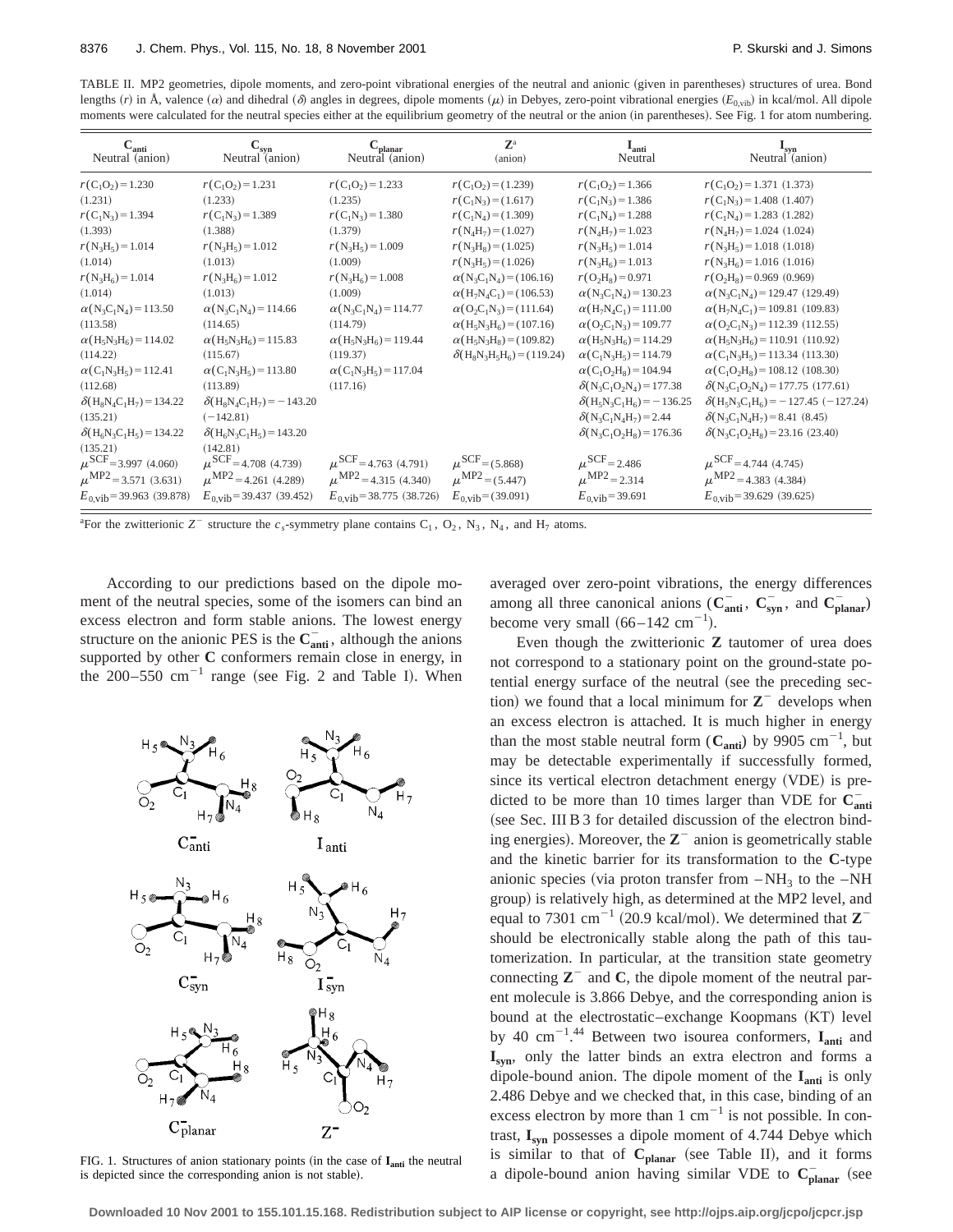

FIG. 2.  $CCSD(T)$  energies (in parentheses, given in cm<sup>-1</sup>) and MP2 equilibrium structures of stationary points on the anion  $(right)$  and neutral  $(left)$ ground-state potential energy surface. The **Z** neutral's energy is computed at the geometry of the stable  $Z^-$ ; this  $Z$  spontaneously dissociates into  $NH_3+HNCO$  and the dashed line indicates  $\mathbb{Z}^+$  does not correspond to a stationary point on the neutral PES.

Table III). However, we predict  $I_{syn}^-$  to be thermodynamically unstable with respect to  $\mathbf{C}_{\text{anti}}^-$  as was the case for  $\mathbf{Z}^-$ .

## **2. Geometry relaxation upon excess electron attachment**

An excess electron attachment, although crucial for the existence of the zwitterionic stationary point, has very little impact on the geometrical parameters characterizing other species. In Table II we collected the bond lengths and valence and dihedral angles for the equilibrium neutral and anionic structures. The bond lengths remain essentially the same upon electron attachment (the typical change is 0.001 Å and the largest change is only  $0.002$  Å), as do valence angles. The biggest change in a valence angle is 0.27 deg for  $\langle (C_1N_3H_5)$  in the  $C_{\text{anti}}$  structure (see Table II and Fig. 1). The changes in dihedral angles caused by attachment of an electron are small but noticeable, especially for C<sub>anti</sub> and  $C<sub>syn</sub>$ , but even here they never exceed 1.0 deg. One can also notice that the **Isyn** structure remains almost unaffected when the anion is formed.

Small geometry differences between the corresponding anionic and neutral species cause the dipole moments of the neutral to be almost the same when calculated at the negatively charged or parent neutral equilibrium geometries (see Table II). According to our experience with other dipolebound anions,  $26-28,31,35,37,45$  the values of the dipole moments of the neutrals are always larger when calculated at the corresponding anionic geometries since the geometry relaxation upon electron attachment always allows for increasing the electrostatic stabilization of the resulting dipole-bound anion. For the urea and isourea conformers, we observe analogous trends but the changes in dipole moments are rather small, from  $+0.063$  Debye for  $C_{\text{anti}}$  to only  $+0.001$  Debye for  $I_{\text{syn}}$ .

#### **3. Electron binding energies**

The relevant rotational energy level spacings for these species are much smaller than the calculated values of *D*. Hence, non-BO coupling between the electronic and rotational degrees of freedom is expected to be of secondary importance for these anions and is not considered in this study.

The electron binding energy was partitioned into incremental contributions calculated at ''successive'' levels of theory [KT, SCF, MPn  $(n=2,3,4)$ , and CCSD(T)] as discussed in Sec. II, and the results for the optimal **C**, **Z**, and **I** structures of urea are presented in Table III. In the KT approximation, the electron binding energy results from the electrostatic and exchange interactions of the loosely bound electron with the SCF charge distribution of the neutral molecule (primarily characterized by the dipole moment, but interactions with higher permanent multipoles and penetration effects are also included). For all three canonical conformers, the  $D<sup>KT</sup>$  values are relatively small: 35 cm<sup>-1</sup> for  $C<sub>anti</sub>$ , 112  $\text{cm}^{-1}$  for  $\text{C}_{\text{syn}}^-$ , and 103  $\text{cm}^{-1}$  for  $\text{C}_{\text{planar}}^-$ . The KT binding energy for the isourea  $(\mathbf{I}_{syn}^-)$  is similar  $(105 \text{ cm}^{-1})$ . For the **Z** structure, however,  $D^{K\tilde{T}}$  is very large (683 cm<sup>-1</sup>), even though its dipole moment is only 1.1 Debye larger than the dipole moment of the **Cplanar**. As demonstrated in Fig. 3, the anion's singly occupied molecular orbital becomes more and more compact as  $D<sup>KT</sup>$  increases (see the second column in Fig. 3 where two-dimensional orbital pictures are shown).

The SCF binding energies include orbital relaxation and thus take into account static polarization of the neutral molecule by the extra electron and the secondary effect of back polarization. We found these contributions (which can be interpreted as orbital relaxation corrections to  $D<sup>KT</sup>$ , denoted  $\Delta D_{\text{ind}}^{\text{SCF}}$  to be extremely small for all **C** tautomers and **I<sub>syn</sub>**, and only 2–3% of the total *D*. For  $\mathbb{Z}^{-}$ , however,  $\Delta D_{\text{ind}}^{\text{SCF}}$  is not negligible  $(124 \text{ cm}^{-1})$  and is responsible for 8% of *D*. Although usually significant for valence-bound anions, orbital relaxation effects are usually negligible and rarely responsible for more than a few percent of the total value of *D* for the majority of dipole-bound anions studied so far.<sup>31</sup>

The contribution denoted  $\Delta D_{\text{disp}}^{\text{MP2}}$  results from dynamical correlation between the loosely bound electron and the electrons of the neutral molecule. This stabilization is caused by quantum mechanical charge fluctuations, and is larger than  $D<sup>KT</sup>$  for all species studied here (see Table III). This finding is consistent with our earlier results for other dipole-bound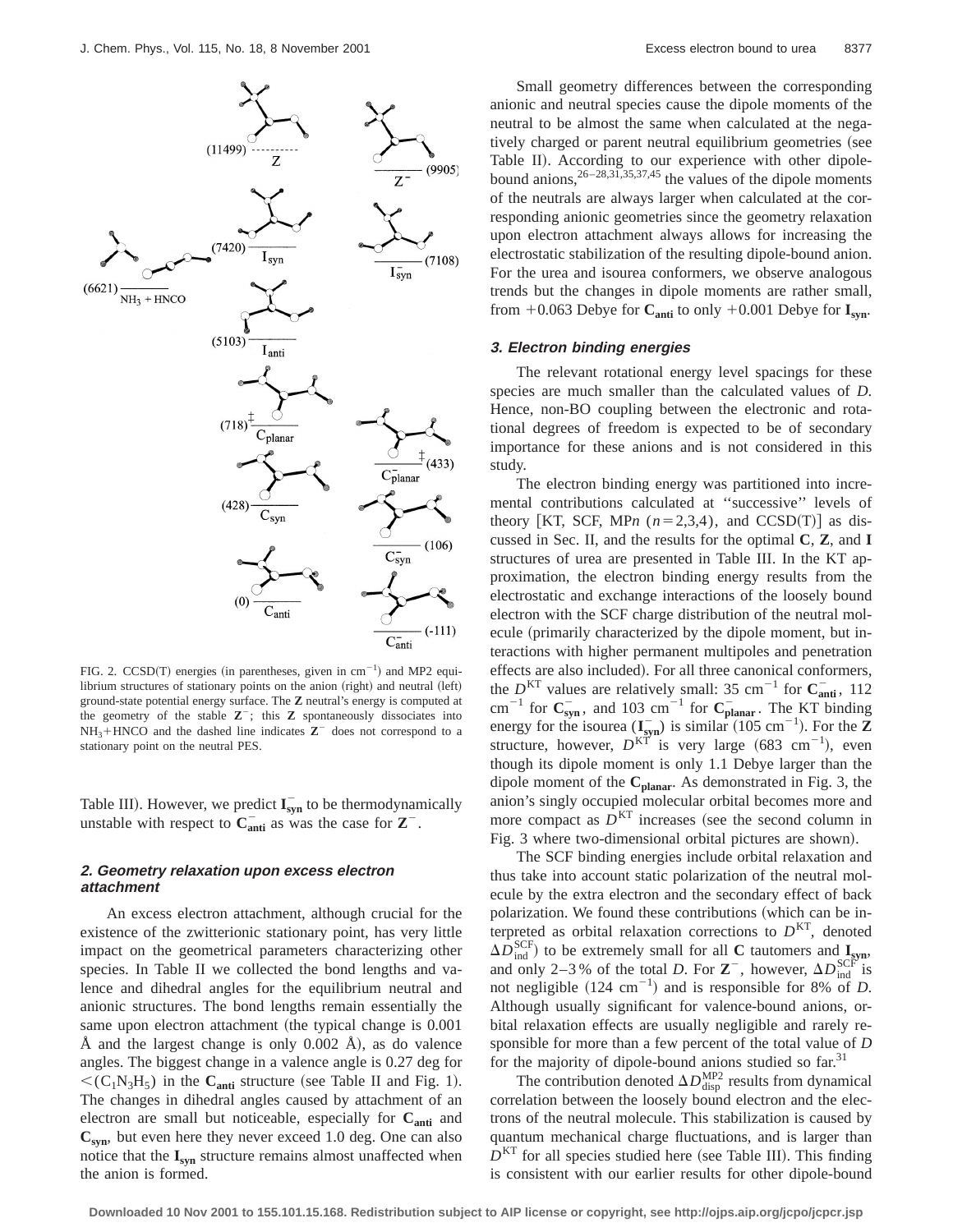TABLE III. Components of the vertical electron binding energies  $D$  (in cm<sup>-1</sup>) of the anions based on urea canonical and zwitterionic forms calculated with the aug-cc-pVDZ+7 $s6p5d$  basis set. For each species *D* was calculated for the equilibrium geometry of the anion and the neutral (if it exists).

|                                          | $C_{\text{anti}}$             |                             | $\mathbf{C_{syn}}$            |                             | $C_{\text{planar}}$           |                             | Z                           | $\mathbf{I}_{syn}$            |                             |
|------------------------------------------|-------------------------------|-----------------------------|-------------------------------|-----------------------------|-------------------------------|-----------------------------|-----------------------------|-------------------------------|-----------------------------|
|                                          | Geometry<br>of the<br>neutral | Geometry<br>of the<br>anion | Geometry<br>of the<br>neutral | Geometry<br>of the<br>anion | Geometry<br>of the<br>neutral | Geometry<br>of the<br>anion | Geometry<br>of the<br>anion | Geometry<br>of the<br>neutral | Geometry<br>of the<br>anion |
| D <sup>KT</sup>                          | 31                            | 35                          | 108                           | 112                         | 99                            | 103                         | 683                         | 103                           | 104                         |
| $\Delta D_{\text{ind}}^{\text{SCF}}$     | $\overline{2}$                | 2                           | 10                            | 10                          | 10                            | 9                           | 124                         | 9                             | 9                           |
| $\Delta D^{\text{MP2}}_{\text{disp}}$    | 41                            | 46                          | 131                           | 135                         | 114                           | 117                         | 731                         | 133                           | 134                         |
| $\Delta D_{\text{no-disp}}^{\text{MP2}}$ | $-26$                         | $-28$                       | $-68$                         | $-69$                       | $-60$                         | $-61$                       | $-303$                      | $-55$                         | $-56$                       |
| $\Delta D^{\rm MP3}$                     | 5                             | 5                           | 11                            | 11                          | 12                            | 13                          | 50                          | 10                            | 10                          |
| $\Delta D^{\rm MP4}$                     | 6                             | 6                           | 18                            | 18                          | 13                            | 12                          | 70                          | 17                            | 17                          |
| $\Delta D^{\rm CCSD}$                    | 45                            | 49                          | 82                            | 85                          | 74                            | 75                          | 165                         | 73                            | 74                          |
| $\Delta D^{\rm CCSD(T)}$                 | $\overline{ }$                | $\overline{ }$              | 22                            | 23                          | 20                            | 21                          | 74                          | 20                            | 20                          |
| <b>Sum</b>                               | 111                           | 122                         | 314                           | 325                         | 282                           | 289                         | 1594                        | 310                           | 312                         |

anions.<sup>31,45</sup> Moreover, for each species the value of  $\Delta D_{\text{disp}}^{\text{MP2}}$ increases when calculated for the anionic equilibrium geometry since the dispersion interaction between an excess electron and the electrons of the neutral parent molecule is stronger when the former is localized closer to the molecular core which is the case for the relaxed anion geometries.

In addition to the dispersion interaction, other electron correlation factors may also affect the charge distribution (and dipole moment) of the neutral molecule and thus its electrostatic interaction with the extra electron. This effect first appears at the MP2 level and is denoted by  $\Delta D_{\text{no-disp}}^{\text{MP2}}$ . In all **C**, **Z**, and **Isyn** cases, MP2 electron correlation effects reduce the dipole moment of the neutral system by ca. 0.4 Debye in comparison with the SCF value (see Table II). Therefore the value of  $\Delta D_{\text{no-disp}}^{\text{MP2}}$  is always destabilizing, yet the total MP2 contribution to  $D$  is substantial and stabilizing due to the dominant role of the dispersion component. In particular, the total MP2 contribution is responsible for 15– 20 % of *D* for **C** tautomers and **Isyn**, and for 27% of *D* for the zwitterion.

The convergence of the MP series for the electron binding energy is slow for all the systems. The contributions from  $\Delta D^{MP3}$  are stabilizing but small  $(3-4\% \text{ of } D)$ . The contributions from  $\Delta D^{MP4}$  are stabilizing and approximately as large as  $\Delta D^{MP3}$ . Higher order correlation effects, calculated here as  $\Delta D^{\text{CCSD}}$  (the difference between CCSD and MP4 binding energies) and  $\Delta D^{\text{CCSD(T)}}$  [the difference between  $CCSD(T)$  and  $CCSD$  binding energies], are significant and stabilizing in all cases.  $\Delta D^{\text{CCSD}}$  contributions are responsible for 26% of *D* for  $C_{syn}^-$  and  $C_{planar}^-$ , 40% of *D* for  $C_{anti}^-$ , and 24% of *D* for  $I_{syn}^-$ . However, this term is less important for the  $\mathbb{Z}^-$  and responsible only for 10% of the total electron binding energy calculated for the  $\mathbb{Z}^-$  anion. Finally, the contribution from noniterative triple excitation  $(\Delta D^{\text{CCSD(T)}})$  is always stabilizing but small and amounts to 5–7 % of the total *D* for all species.

Combining all of these contributions produces our final predictions for the vertical electron detachment energies of 122, 325, and 289 cm<sup>-1</sup> for  $\mathbf{C}_{\text{anti}}^-$ ,  $\mathbf{C}_{\text{syn}}^-$ , and  $\mathbf{C}_{\text{planar}}^-$ , respectively. For the anion based on the zwitterion, the vertical electron detachment energy is predicted to be much larger  $(1594 \text{ cm}^{-1})$ , and the anion formed by attaching an electron to isourea in its *syn* conformation is bound by  $312 \text{ cm}^{-1}$ .

We note that electron correlation effects represent 60– 70 % of the electron binding energy for the  $\overline{C}^-$  and  $\overline{I_{syn}}$ anions and this finding is consistent with our recent results for other dipole-bound species, where the correlation contributions were always crucial and very often responsible for more than 50% of the total value of  $D$ .<sup>31,45</sup> For the  $\mathbb{Z}^-$  however, the correlation contribution is much smaller and responsible for 49% of *D*.

### **4. Dipole-bound and Rydberg character of the anionic states**

In all cases, the singly occupied molecular orbital holding the excess electron is fully symmetric and localized on the positive side of the molecular dipole in all the anionic species described in this work (see Fig. 3). This reflects the fact that the ground electronic state for  $\mathbf{C}_{\text{anti}}^-$ ,  $\mathbf{C}_{\text{syn}}^-$ ,  $\mathbf{C}_{\text{planar}}^-$ ,  $\mathbb{Z}^{-}$ , and  $\mathbb{I}_{syn}^{-}$  is a doublet state of *A*, *A*<sup>1</sup>, *A*<sub>1</sub>, *A*<sup>1</sup>, and *A* symmetry, respectively. This observation suggests that all the anionic states described here display dipole-bound character. However, while analyzing the various contributions to the total electron binding energies, we noticed that for  $Z^-$  the significance of the certain terms is different than for the other anions. In particular we noticed much larger  $D_{\text{max}}^{\text{KT}}$  and  $\Delta D_{\text{ind}}^{\text{SCF}}$ contributions, and significantly smaller  $\Delta D^{\text{CCSD}}$  for  $\mathbb{Z}^{-\text{max}}$ comparison with  $C^-$  and  $I_{syn}^-$  (see Table III). It is known<sup>31</sup> that  $D<sup>KT</sup>$  values for dipole-bound anions usually correlate with the dipole moments of their neutral parent molecules. For a dipole moment of approximately 5.9 Debye (as calculated for **Z**), one would expect a KT electron binding energy in the 200–400 cm<sup>-1</sup> range.<sup>46</sup> Instead,  $D<sup>KT</sup>$  for  $Z<sup>-</sup>$  is much larger (683 cm<sup>-1</sup>). These observations bring into question the nature of the  $\mathbb{Z}^-$  anionic state. We have concluded that this state exhibits Rydberg rather than dipole-bound character as we now explain. **Z** can be viewed as containing a  $+NH_3R$ functional group  $(R \text{ is } [-C(NH)O]^-)$ . Adding an electron then produces **Z** with one electron in a Rydberg orbital on the  $+NH_3R$  terminus perturbed by the negative charge (electron) localized in the vicinity of the other nitrogen atom. Noting that the ionization potentials (IP) for removing an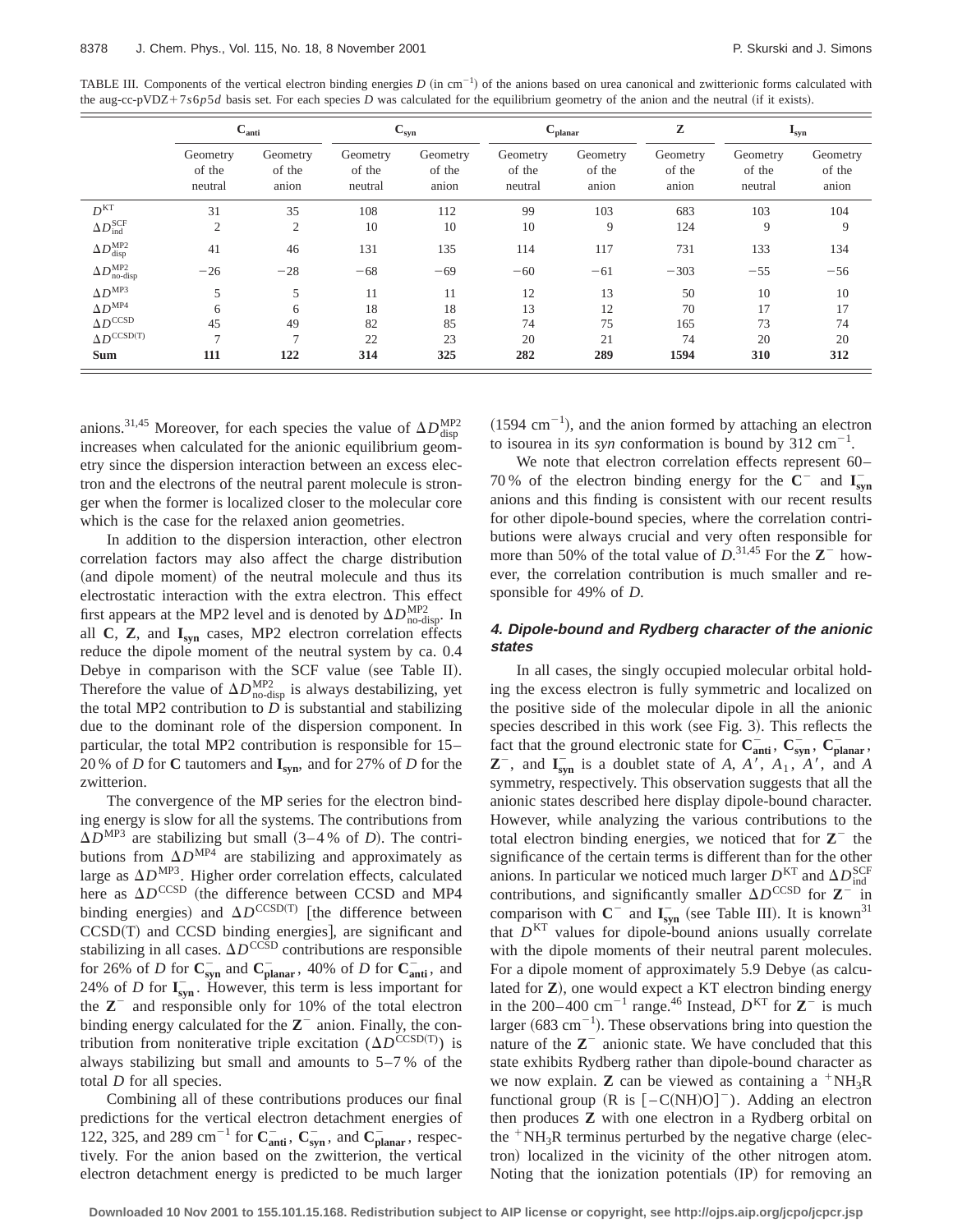

FIG. 3. Singly occupied molecular orbital of various anion stationary points (contour spacing is 0.004, 0.006, 0.006, 0.018, and 0.006 bohr<sup>-3/2</sup> for  $\mathbf{C}_{\text{anti}}^{-}$ ,  $C_{syn}^-$ ,  $C_{planar}^-$ ,  $Z^-$ , and  $I_{syn}^-$ , respectively, for the perspective plots in the left column, and  $0.002$  bohr<sup> $-372$ </sup> for all plots in the right column).

electron from the Rydberg orbitals of  $NH_4$ ,  $NH_3CH_3$ ,  $NH_2CH_3)_2$ ,  $NH(CH_3)_3$ , and  $N(CH_3)_4$  are 4.5, 4.0, 3.6, and 2.7 eV, respectively,  $3^{2,47-49}$  one observes how increasing the number of methyl groups decreases the energy needed to detach an electron. In  $\mathbb{Z}^{-}$ , the destabilizing functional group is  $-C(NH)$ <sup>-</sup>O, which holds an excess negative charge that can only further destabilize the system. If we assume that the vertical electron detachment energy for  $O=C(NH)NH_3$ would be in the  $3.6-4.0$  eV range (where the upper limit is given by the IP of  $NH<sub>3</sub>CH<sub>3</sub>$ , we can estimate the electrostatic effect caused by the presence of the negative charge in  $O=C(NH)^{-}NH_3$ , that is, the electron binding energy for  $\mathbb{Z}^{-}$  $(1594 \text{ cm}^{-1} \approx 0.2 \text{ eV})$  may be considered as the IP of  $O=C(NH)NH_3$  system  $(3.6-4.0 \text{ eV})$  lowered by the destabilizing electrostatic interaction with the negative charge in  $O=C(NH)^{-}NH_3$ . This  $e^2/r$  repulsion is thus responsible for reducing the IP from 3.6–4.0 eV to 0.2 eV. This Coulomb repulsion corresponds to  $r=3.8-4.2 \text{ Å}$ , which is close to the distance between two the most distant atoms in  $\mathbb{Z}$ <sup>-</sup> molecule  $(3.9 \text{ Å})$ .

#### **IV. SUMMARY**

We studied the possibility of binding an excess electron to various urea and isourea isomers. On the basis of our *ab initio*  $CCSD(T)/aug-cc-pVDZ+7s6p5d$  results we found the following:

- (i) The most stable conformer of neutral urea is nonplanar  $(C_{\text{anti}})$ , but two other  $(C_{\text{syn}}$  and  $C_{\text{planar}})$  structures are very close in energy (within  $1$  kcal/mol when averaged over zero-point vibrations).
- (ii) The zwitterionic form of urea is locally stable only when solvated by an excess electron (i.e., the neutral zwitterion does not correspond to a minimum on the potential energy surface but fragments to  $NH<sub>3</sub> + HNCO$ ).
- (iii) Neither canonical nor zwitterionic isomers of urea (or isourea) form valence anions. However, all of them (except isourea's *anti* conformer) can attach an "extra'' electron due to the interaction with the dipole moment of the neutral species to form dipole-bound anions.
- $(iv)$  As for the neutral species, the global minimum for the urea anion corresponds to the  $C_{\text{anti}}^-$  (canonical) *C*<sub>2</sub>-symmetry nonplanar conformer.
- $(v)$  The anion supported by the zwitterionic neutral urea should be viewed as a neutral Rydberg species perturbed by the presence of a nearby negative charge.
- (vi) Electron binding energies for the urea and isourea conformers are: 122, 325, 289, 312, and 1594  $\text{cm}^{-1}$ , for  $C_{\text{anti}}^-$ ,  $C_{\text{syn}}^-$ ,  $C_{\text{planar}}^-$ ,  $I_{\text{syn}}^-$ , and  $Z^-$ , respectively.

### **ACKNOWLEDGMENTS**

This work was supported by the NSF Grants 9618904 and 9982420 to J. Simons and the Polish State Committee for Scientific Research (KBN) Grant No. DS/8371-4-0137-1 to P.S. The computer time provided by the Center for High Performance Computing at the University of Utah is also gratefully acknowledged.

- $^{1}$ F. Wöhler, Ann. Phys. (Leipzig) 12, 253 (1828).
- ${}^{2}$ R. A. Kuharski and P. J. Rossky, J. Am. Chem. Soc.  $106$ , 5786 (1984).
- <sup>3</sup>T. Theophanides and P. D. Harvey, Coord. Chem. Rev. **76**, 237 (1987).
- $4$ I. Ledoux and J. Zyss, Chem. Phys. **73**, 203 (1982).
- ${}^5$ C. Tanford, Adv. Protein Chem. 24, 1 (1969).
- 6D. Neri, M. Billeter, G. Wider, and K. Wu¨thrich, Science **227**, 1559  $(1992).$
- ${}^{7}E$ . Liepinsh and G. Otting, J. Am. Chem. Soc. 116, 9670 (1994).
- 8S. Swaminathan, B. M. Craven, M. A. Spackman, and R. F. Stewart, Acta Crystallogr., Sect. B: Struct. Sci. 40, 398 (1984).
- <sup>9</sup>A. Kutoglu, C. Scheringer, H. Meyer, and A. Schweig, Acta Crystallogr., Sect. B: Struct. Crystallogr. Cryst. Chem. 38, 2626 (1982).
- 10A. W. Pryor and P. L. Sanger, Acta Crystallogr., Sect. A: Cryst. Phys., Diffr., Theor. Gen. Crystallogr. **26**, 532 (1970).
- <sup>11</sup>D. Mullen and E. Hellner, Acta Crystallogr., Sect. B: Struct. Crystallogr. Cryst. Chem. 34, 1624 (1978).
- 12M. S. Miao, V. E. Van Doren, R. Keuleers, H. O. Desseyn, C. Van Alsenoy, and José Luis Martins, Chem. Phys. Lett. 316, 297 (2000).